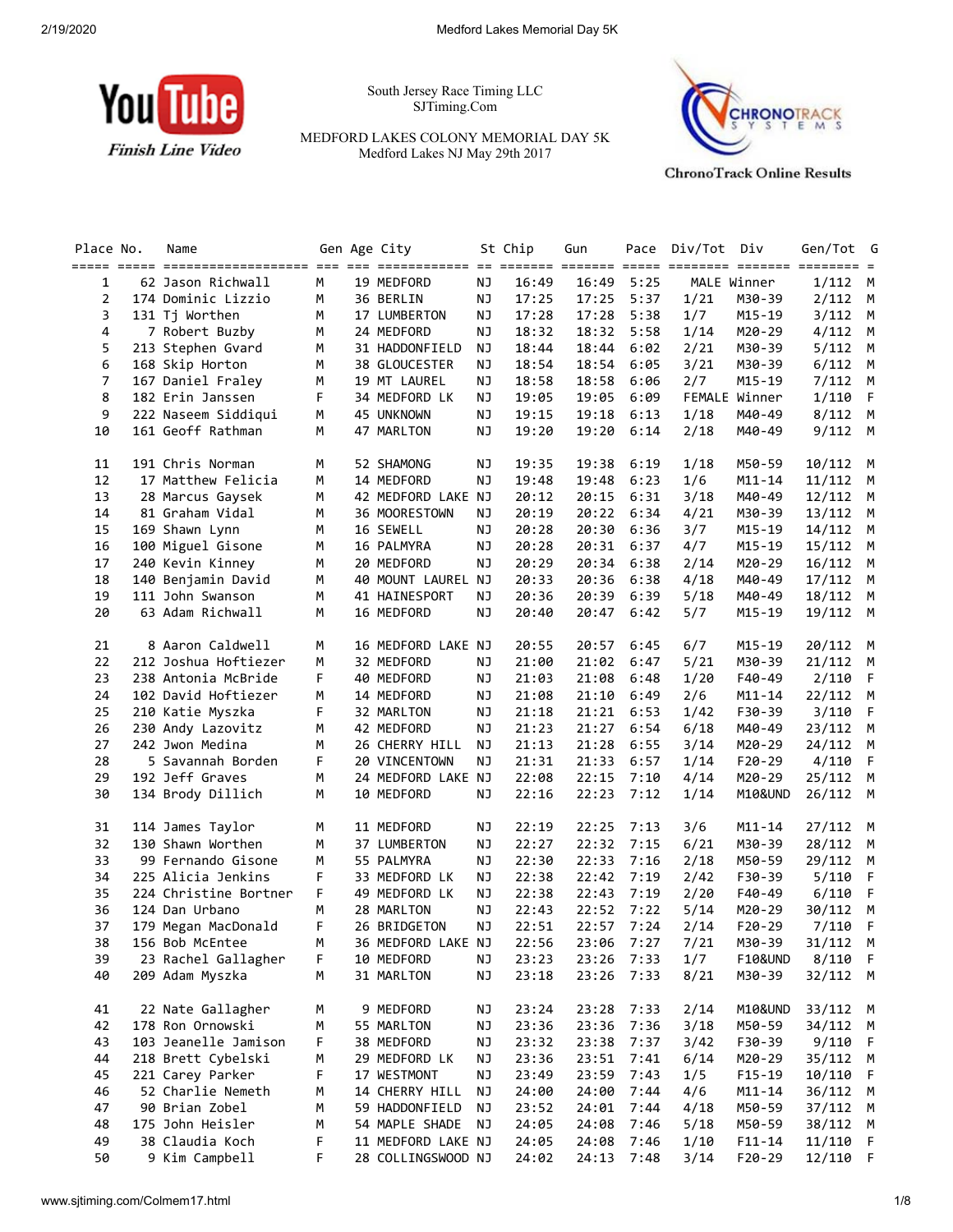

| Place No. | Name                                   |        | Gen Age City                |           | St Chip        | Gun                      | Pace | Div/Tot      | Div              | Gen/Tot G        |              |
|-----------|----------------------------------------|--------|-----------------------------|-----------|----------------|--------------------------|------|--------------|------------------|------------------|--------------|
|           |                                        |        |                             |           |                |                          |      |              |                  |                  |              |
| 51        | 27 Fran Gaysek                         | F      | 38 MEDFORD LAKE NJ          |           | 24:10          | 24:19                    | 7:50 | 4/42         | F30-39           | 13/110           | F            |
| 52        | 142 Mark Stone                         | M      | 56 MEDFORD                  | NJ        | 24:04          | 24:20                    | 7:50 | 6/18         | M50-59           | 39/112           | M            |
| 53        | 189 Ron Jackson                        | М      | 52 WILLIAMSTOWN NJ          |           | 24:21          | 24:21                    | 7:50 | 7/18         | M50-59           | 40/112           | M            |
| 54        | 65 Carolyn Rodgers                     | F      | 53 TOMS RIVER               | ΝJ        | 24:20          | 24:22                    | 7:51 | 1/9          | F50-59           | 14/110           | -F           |
| 55        | 198 Manuel Estevez                     | М      | 37 MEDFORD LK               | ΝJ        | 24:11          | 24:23                    | 7:51 | 9/21         | M30-39           | 41/112 M         |              |
| 56        | 129 Jenna Allonardo                    | F      | 28 SWEDESBORO               | <b>NJ</b> | 24:09          | 24:23                    | 7:51 | 4/14         | F20-29           | 15/110           | F            |
| 57        | 83 Kristin Viola                       | F      | 35 NEW YORK                 | ΝY        | 24:06          | 24:25                    | 7:52 | 5/42         | F30-39           | 16/110           | - F          |
| 58        | 72 Ashley Shover                       | F      | 30 WESTAMPTON               | ΝJ        | 24:18          | 24:25                    | 7:52 | 6/42         | F30-39           | 17/110           | $-F$         |
| 59        | 95 Megan Bandomer                      | F      | 20 MEDFORD LAKE             | NJ        | 24:17          | 24:27                    | 7:52 | 5/14         | $F20-29$         | 18/110           | - F          |
| 60        | 138 Michael Doyle                      | М      | 52 MEDFORD                  | ΝJ        | 24:30          | 24:35                    | 7:55 | 8/18         | M50-59           | 42/112 M         |              |
| 61        | 233 Maverick Parker                    | М      | 11 MEDFORD LK               | ΝJ        | 24:36          | 24:39                    | 7:56 | 5/6          | $M11 - 14$       | 43/112 M         |              |
| 62        | 29 Gregory Gill                        | М      | 52 MARLTON                  | <b>NJ</b> | 24:43          | 24:43                    | 7:58 | 9/18         | M50-59           | 44/112           | M            |
| 63        | 67 Scott Schaefer                      | M      | 35 WESTAMPTON               | ΝJ        | 24:30          | 24:43                    | 7:58 | 10/21        | M30-39           | 45/112 M         |              |
| 64        | 199 Kathleen Medley                    | F      | 52 FRNKLINVILLE NJ          |           | 24:34          | 24:44                    | 7:58 | 2/9          | F50-59           | 19/110           | -F           |
| 65        | 82 Paul Viggiano                       | М      | 60 HADDON HTS               | ΝJ        | 24:31          | 24:45                    | 7:58 | 1/9          | M60-69           | 46/112           | M            |
| 66        | 77 Kelly Stephen                       | F      | 41 MEDFORD LAKE NJ          |           | 24:50          | 24:55                    | 8:01 | 3/20         | F40-49           | 20/110           | F            |
| 67        | 34 Cole Johnson                        | М      | 9 MEDFORD LAKE NJ           |           | 24:37          | 24:56                    | 8:02 | 3/14         | M10&UND          | 47/112           | M            |
| 68        | 4 Becky Beachley                       | F      | 35 MEDFORD LAKE NJ          |           | 24:50          | 24:57                    | 8:02 | 7/42         | F30-39           | 21/110           | F            |
| 69        | 144 Matthew Stone                      | М      | 15 MEDFORD                  | <b>NJ</b> | 24:52          | 25:07                    | 8:06 | 7/7          | M15-19           | 48/112           | M            |
| 70        | 232 Katherine Schaefer                 | F      | 12 MEDFORD LK               | ΝJ        | 25:11          | 25:15                    | 8:08 | 2/10         | $F11 - 14$       | 22/110           | - F          |
| 71        | 101 David Hoftiezer                    | м      | 51 MEDFORD                  | ΝJ        | 25:10          | 25:15                    | 8:08 | 10/18        | M50-59           | 49/112           | M            |
| 72        | 125 Ashwath Alagappan                  | М      | 11 MEDFORD                  | ΝJ        | 25:11          | 25:16                    | 8:08 | 6/6          | $M11 - 14$       | 50/112           | M            |
| 73        | 44 Geanea Leighland                    | F      | 44 MEDFORD                  | ΝJ        | 25:11          | 25:18                    | 8:09 | 4/20         | F40-49           | 23/110           | - F          |
| 74        | 183 Robert Zmirich                     | М      | 59 MT LAUREL                | NJ        | 25:13          | 25:19                    | 8:09 | 11/18        | M50-59           | 51/112           | M            |
| 75        | 202 Beth Cone                          | F      | 49 MEDFORD LK               | <b>NJ</b> | 25:08          | 25:30                    | 8:13 | 5/20         | F40-49           | 24/110           | -F           |
| 76        | 215 Adam Horniy                        | М      | 34 MARLTON                  | NJ        | 25:08          | 25:32                    | 8:13 | 11/21        | M30-39           | 52/112           | м            |
| 77        | 94 Maddy Bandomer                      | F      | 22 MEDFORD LAKE NJ          |           | 25:21          | 25:33                    | 8:14 | 6/14         | $F20-29$         | 25/110           | -F           |
| 78        | 35 Ginger Keeble                       | F      | 35 MEDFORD                  | NJ        | 25:16          | 25:35                    | 8:14 | 8/42         | F30-39           | 26/110           | $\mathsf{F}$ |
| 79        | 194 Dan Sharpless                      | М      | 39 SHAMONG                  | <b>NJ</b> | 25:42          | 25:42                    | 8:17 | 12/21        | M30-39           | 53/112 M         |              |
| 80        | 220 Matt Parker                        | М      | 50 WESTMONT                 | NJ        | 25:30          | 25:44                    | 8:17 | 12/18        | M50-59           | 54/112           | M            |
| 81        | 173 Jack Gounaris                      | M      | 10 MEDFORD                  | ΝJ        | 25:46          | 25:50                    | 8:19 | 4/14         | M10&UND          | 55/112           | M            |
| 82        | 217 Ferdinand Le Grange M              |        | 36 UNKNOWN                  | <b>NJ</b> | 25:47          | 25:55                    | 8:21 | 13/21        | M30-39           | 56/112           | M            |
| 83        | 69 Ty Schwing                          | м      | 28 MEDFORD LAKE NJ          |           | 25:37          | 25:57                    | 8:22 | 7/14         | M20-29           | 57/112           | м            |
| 84        | 216 Becky Kinkead                      | F      | 27 MEDFORD LK               | ΝJ        | 25:47          | 26:02                    | 8:23 | 7/14         | $F20-29$         | 27/110           | -F           |
| 85        | 128 Joe Mollo                          | M      | 59 WALLINGFORD              | PA        | 26:15          | 26:23                    | 8:30 | 13/18        | M50-59           | 58/112           | M            |
| 86        | 162 Joel Rensel                        | М      | 54 MEDFORD LAKE NJ          |           | 26:13          | 26:24                    | 8:30 | 14/18        | M50-59           | 59/112           | M            |
| 87        | 1 Debbie Alessandrini F                |        | 53 MEDFORD                  | ΝJ        | 26:23          | 26:28                    | 8:31 | 3/9          | F50-59           | 28/110           | - F          |
| 88        | 133 Alexis Dillich                     | F      | 39 MEDFORD                  | <b>NJ</b> | 26:25          | 26:32 8:33               |      | 9/42         | F30-39           | 29/110           | $\mathsf{F}$ |
| 89<br>90  | 201 Heidi Polhemus<br>11 Kate Cockburn | F<br>F | 53 MEDFORD LK<br>31 MEDFORD | ΝJ<br>NJ  | 26:12<br>26:24 | 26:33 8:33<br>26:37 8:34 |      | 4/9<br>10/42 | F50-59<br>F30-39 | 30/110<br>31/110 | - F<br>$-F$  |
|           |                                        |        |                             |           |                |                          |      |              |                  |                  |              |
| 91        | 49 Jamie Megonigal                     | F      | 32 MEDFORD                  | ΝJ        | 26:24          | 26:37                    | 8:34 | 11/42        | F30-39           | 32/110           | - F          |
| 92        | 185 Josh Maxwell                       | М      | 33 JACKSON                  | <b>NJ</b> | 26:31          | 26:39                    | 8:35 | 14/21        | M30-39           | 60/112 M         |              |
| 93        | 126 Alagappan Vellaiyan M              |        | 45 MEDFORD                  | NJ        | 26:38          | 26:43                    | 8:36 | 7/18         | M40-49           | 61/112 M         |              |
| 94        | 139 Hannah Doyle                       | F      | 13 MEDFORD                  | NJ        | 26:41          | 26:45                    | 8:37 | 3/10         | $F11 - 14$       | 33/110           | - F          |
| 95        | 33 Jamie Harris                        | F      | 40 MEDFORD                  | <b>NJ</b> | 26:35          | 26:48                    | 8:38 | 6/20         | F40-49           | 34/110           | - F          |
| 96        | 13 Scott Cooney                        | М      | 39 MEDFORD LAKE NJ          |           | 26:27          | 26:52                    | 8:39 | 15/21        | M30-39           | 62/112 M         |              |
| 97        | 41 John Laks                           | М      | 61 MOUNT LAUREL NJ          |           | 26:48          | 26:52                    | 8:39 | 2/9          | M60-69           | 63/112 M         |              |
| 98        | 150 Ryan Morton                        | М      | 41 MOUNT LAUREL NJ          |           | 26:49          | 26:58                    | 8:41 | 8/18         | M40-49           | 64/112 M         |              |
| 99        | 25 Ted Gallagher                       | м      | 49 MEDFORD                  | ΝJ        | 26:59          | 26:59                    | 8:41 | 9/18         | M40-49           | 65/112 M         |              |
| 100       | 184 Lauryn Lecates                     | F.     | 35 MEDFORD                  | NJ        | 26:46          | 27:00                    | 8:42 | 12/42        | F30-39           | 35/110 F         |              |



|     | Place No. | Name                                     |  | Gen Age City      | St Chip | Gun                      | Pace Div/Tot Div | Gen/Tot G       |  |
|-----|-----------|------------------------------------------|--|-------------------|---------|--------------------------|------------------|-----------------|--|
|     |           |                                          |  |                   |         |                          |                  |                 |  |
| 101 |           | 190 Michael Gownley<br>- M <sup>JE</sup> |  | 45 SOUTHAMPTON NJ |         | $26:47$ 27:02 8:42 10/18 |                  | M40-49 66/112 M |  |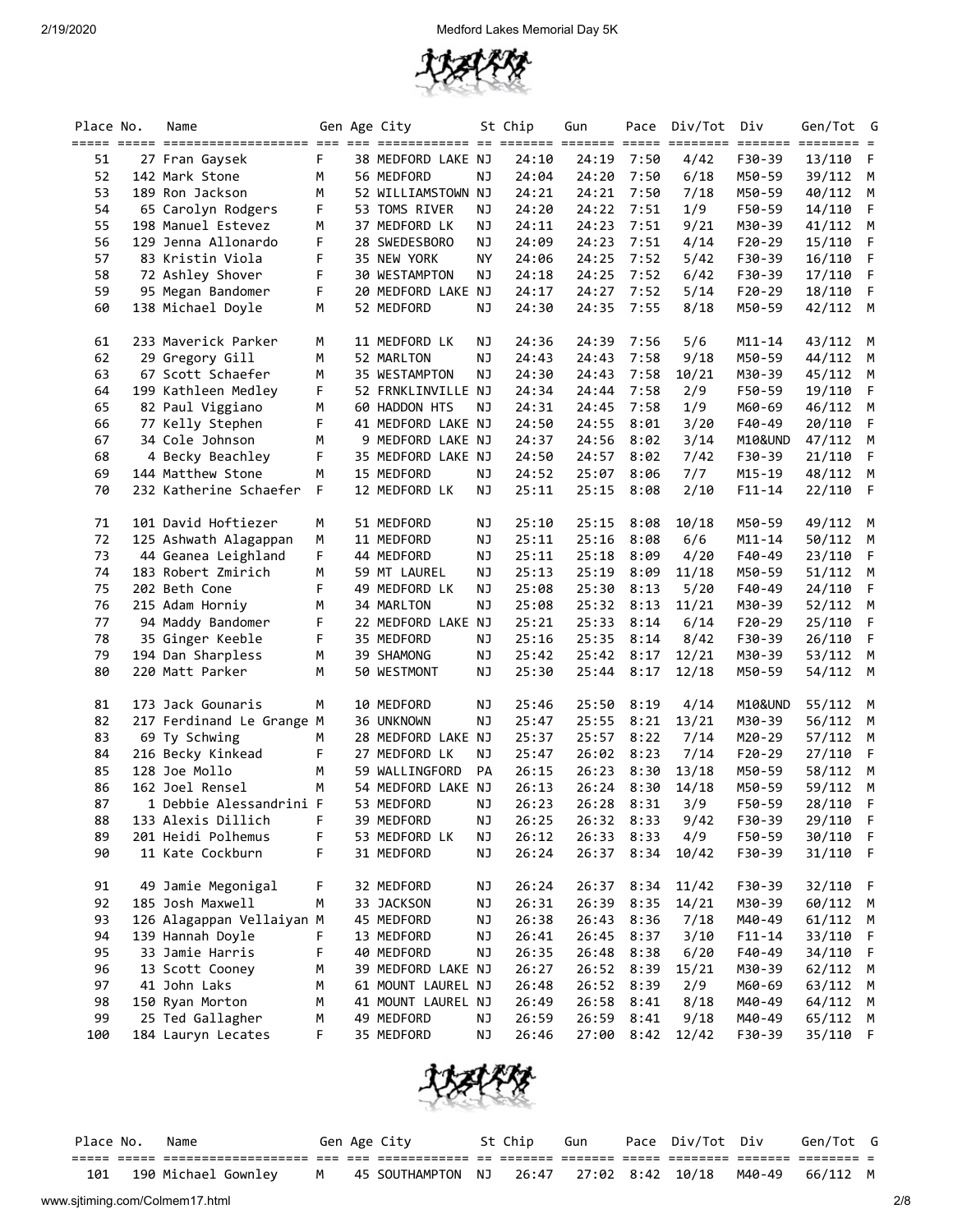| 102 | 18 Marianna Fox       | F | 52 MEDFORD         | ΝJ             | 26:53 | 27:09 | 8:45 | 5/9          | F50-59     | 36/110 | F |
|-----|-----------------------|---|--------------------|----------------|-------|-------|------|--------------|------------|--------|---|
| 103 | 145 Michael Spector   | М | 50 VINCENTOWN      | NJ             | 27:03 | 27:12 | 8:46 | 15/18        | M50-59     | 67/112 | М |
| 104 | 195 Ella Sharpless    | F | 12 SHAMONG         | <b>NJ</b>      | 27:25 | 27:25 | 8:50 | 4/10         | $F11 - 14$ | 37/110 | F |
| 105 | 241 Susan Barrell     | F | 53 MEDFORD         | ΝJ             | 27:23 | 27:29 | 8:51 | 6/9          | F50-59     | 38/110 | F |
| 106 | 157 Eric Oettl        | М | 46 MEDFORD LAKE NJ |                | 27:44 | 27:44 | 8:56 | 11/18        | M40-49     | 68/112 | м |
| 107 | 207 Mary Flynn        | F | 54 MEDFPRD         | ΝJ             | 27:30 | 27:46 | 8:57 | 7/9          | F50-59     | 39/110 | F |
| 108 | 93 Brigid Bandomer    | F | 48 MEDFORD LAKE NJ |                | 27:41 | 27:55 | 8:59 | 7/20         | F40-49     | 40/110 | F |
| 109 | 55 Leslie Ostrowski   | F | 47 CINNAMINSON     | ΝJ             | 28:02 | 28:02 | 9:02 | 8/20         | F40-49     | 41/110 | F |
| 110 | 78 Ashley Trasser     | F | 29 MARLTON         | ΝJ             | 27:53 | 28:05 | 9:03 | 8/14         | $F20-29$   | 42/110 | F |
|     |                       |   |                    |                |       |       |      |              |            |        |   |
| 111 | 141 Lucas Gerike      | М | 10 MEDFORD         | <b>NJ</b>      | 28:01 | 28:08 | 9:04 | 5/14         | M10&UND    | 69/112 | М |
| 112 | 66 John Rodgers       | М | 63 TOMS RIVER      | ΝJ             | 28:00 | 28:09 | 9:04 | 3/9          | M60-69     | 70/112 | М |
| 113 | 123 Sara Felicia      | F | 33 MOUNT LAUREL NJ |                | 27:55 | 28:12 | 9:05 | 13/42        | F30-39     | 43/110 | F |
| 114 | 14 Robert Ellis       | М | 73 MEDFORD         | ΝJ             | 28:13 | 28:18 | 9:07 | 1/3          | M70+       | 71/112 | м |
| 115 | 196 Mary Rensel       | F | 17 LUMBERTON       | NJ             | 28:07 | 28:18 | 9:07 | 2/5          | $F15 - 19$ | 44/110 | F |
| 116 | 219 Maria Gamble      | F | 43 MEDFORD         | <b>NJ</b>      | 28:01 | 28:19 | 9:07 | 9/20         | F40-49     | 45/110 | F |
| 117 | 32 Shepherd Graver    | М | 8 MEDFORD          | ΝJ             | 28:14 | 28:19 | 9:07 | 6/14         | M10&UND    | 72/112 | М |
| 118 | 87 Ryon Wolf          | М | 55 CHERRY HILL     | ΝJ             | 28:07 | 28:20 | 9:07 | 16/18        | M50-59     | 73/112 | М |
| 119 | 64 Jennifer Ries      | F | 34 MEDFORD LAKE NJ |                | 28:03 | 28:22 | 9:08 | 14/42        | F30-39     | 46/110 | F |
| 120 | 84 Ron Welsh          | М | 49 MEDFORD         | <b>NJ</b>      | 28:17 | 28:25 | 9:09 | 12/18        | M40-49     | 74/112 | M |
|     |                       |   |                    |                |       |       |      |              |            |        |   |
| 121 | 170 Kevin Lynn        | М | 49 TURNERSVILLE NJ |                | 28:10 | 28:25 | 9:09 | 13/18        | M40-49     | 75/112 | М |
| 122 | 203 Daniel Lacca      | М | 26 SEWELL          | ΝJ             | 28:23 | 28:31 | 9:11 | 8/14         | M20-29     | 76/112 | М |
| 123 | 165 John Gaskill      | м | 46 MARLTON         | <b>NJ</b>      | 28:16 | 28:31 | 9:11 | 14/18        | M40-49     | 77/112 | М |
| 124 | 193 Enka Best         | F | 37 LUMBERTON       | ΝJ             | 28:23 | 28:31 | 9:11 | 15/42        | F30-39     | 47/110 | F |
| 125 | 244 Joe Graves        | м | 69 SOMERDALE       | ΝJ             | 28:41 | 28:48 | 9:16 | 4/9          | M60-69     | 78/112 | М |
| 126 | 214 Jessica Horniry   | F | 32 MARLTON         | ΝJ             | 28:28 | 28:51 | 9:18 | 16/42        | F30-39     | 48/110 | F |
| 127 | 54 Michael O'Brien    | М | 28 MOUNT LAUREL NJ |                | 28:35 | 28:51 | 9:18 | 9/14         | M20-29     | 79/112 | M |
| 128 | 50 Barbie Metzger     | F | 45 CLAYTON         | ΝJ             | 28:42 | 28:52 | 9:18 | 10/20        | F40-49     | 49/110 | F |
| 129 | 231 Shanna Gielski    | F | 36 MEDFORD LK      | ΝJ             | 28:38 | 28:53 | 9:18 | 17/42        | F30-39     | 50/110 | F |
| 130 | 204 Caden Jaworski    | M | 09 MEDFORD         | ΝJ             | 28:34 | 28:55 | 9:19 | 7/14         | M10&UND    | 80/112 | М |
|     |                       |   |                    |                |       |       |      |              |            |        |   |
| 131 | 92 Meredith Bandomer  | F | 11 MEDFORD LAKE NJ |                | 28:53 | 28:57 | 9:19 | 5/10         | $F11 - 14$ | 51/110 | F |
| 132 | 234 Riley Pancoast    | F | 11 MEDFORD LK      | ΝJ             | 28:54 | 28:57 | 9:19 | 6/10         | $F11 - 14$ | 52/110 | F |
| 133 | 45 Jennifer Lucania   | F | 38 MEDFORD         | ΝJ             | 28:48 | 28:58 | 9:20 | 18/42        | F30-39     | 53/110 | F |
| 134 | 127 Murray Devor      | М | 60 WALLINGFORD     | PA             | 28:57 | 29:05 | 9:22 | 5/9          | M60-69     | 81/112 | M |
| 135 | 163 Monette Madayas   | F | 40 EASTHAMPTON     | ΝJ             | 29:05 | 29:14 | 9:25 | 11/20        | F40-49     | 54/110 | F |
| 136 | 197 Robert Schuler    | M | 68 MARLTON         | <b>NJ</b>      | 29:06 | 29:18 | 9:26 | 6/9          | M60-69     | 82/112 | M |
| 137 | 188 Erin Lynn         | F | 36 MARLTON         | <b>NJ</b>      | 29:37 | 29:54 | 9:38 | 19/42        | F30-39     | 55/110 | F |
| 138 | 187 Sarah Dolezar     | F | 26 MEDFORD         | ΝJ             | 29:38 | 29:55 | 9:38 | 9/14         | $F20-29$   | 56/110 | F |
| 139 | 59 Laura Peterson     | F | 34 MEDFORD LAKE NJ |                | 29:41 | 29:56 | 9:38 | 20/42        | F30-39     | 57/110 | F |
| 140 | 176 Becky Vanarsdale  | F | 38 MEDFORD         | <b>NJ</b>      | 29:45 | 29:56 | 9:39 | 21/42        | F30-39     | 58/110 | F |
|     |                       |   |                    |                |       |       |      |              |            |        |   |
| 141 | 108 Tamala Mullins    | F | 53 FORT DIX        | ΝJ             | 29:53 | 30:05 | 9:41 | 8/9          | F50-59     | 59/110 | F |
| 142 | 132 Mark Graves       | М | 30 MEDFORD LAKE NJ |                | 30:06 | 30:14 | 9:44 | 16/21        | M30-39     | 83/112 | М |
| 143 | 143 Damaris Ortiz     | F | ?? MEDFORD LAKE NJ |                | 29:55 | 30:15 | 9:45 | No Age Given |            | 60/110 | F |
| 144 | 136 Lynette Cavanaugh | F | 48 WILLINGBORO     | ΝJ             | 30:10 | 30:19 | 9:46 | 12/20        | F40-49     | 61/110 | F |
| 145 | 164 Dana Melvin       | М | 40 HADDONFIELD     | ΝJ             | 30:07 | 30:22 | 9:47 | 15/18        | M40-49     | 84/112 | M |
| 146 | 30 James Gilmartin    | M | 9 MEDFORD LAKE NJ  |                | 30:19 | 30:22 | 9:47 | 8/14         | M10&UND    | 85/112 | М |
| 147 | 10 Lisa Campisi       | F | 36 MARLTON         | <b>NJ</b>      | 30:06 | 30:22 | 9:47 | 22/42        | F30-39     | 62/110 | F |
| 148 | 15 Ron Enfield        | М | 71 CHERRY HILL     | <b>NJ</b>      | 30:19 | 30:28 | 9:49 | 2/3          | M70+       | 86/112 | М |
| 149 | 186 Joshua Hill       | М | 28 MEDFORD         | ΝJ             | 30:17 | 30:35 | 9:51 | 10/14        | M20-29     | 87/112 | М |
| 150 | 20 Kevin Gallagher    | м | 28 BOULDER         | C <sub>0</sub> | 30:30 | 30:38 | 9:52 | 11/14        | M20-29     | 88/112 | M |



| Place No. | Name                |    | Gen Age City   |    | St Chip | Gun        | Pace | Div/Tot          | Div        | Gen/Tot G |  |
|-----------|---------------------|----|----------------|----|---------|------------|------|------------------|------------|-----------|--|
|           |                     |    |                |    |         |            |      |                  |            |           |  |
| 151       | 47 Amanda Mazaleski | F. | 39 MEDFORD     | ΝJ | 30:26   |            |      | 30:39 9:52 23/42 | F30-39     | 63/110 F  |  |
| 152       | 166 Amy Lynn        | F. | 45 MT LAUREL   | ΝJ | 30:31   |            |      | 30:48 9:55 13/20 | F40-49     | 64/110 F  |  |
| 153       | 113 Sarah Swanson   | F. | 11 HAINESPORT  | ΝJ | 30:44   | 30:48 9:55 |      | 7/10             | $F11 - 14$ | 65/110 F  |  |
| 154       | 181 Robert Kalik    | м  | 42 CHERRY HILL | NJ | 30:52   |            |      | 30:58 9:58 16/18 | M40-49     | 89/112 M  |  |
| 155       | 51 Will Nelson      | м  | 8 CHERRY HILL  | ΝJ | 30:40   | 30:58 9:58 |      | 9/14             | M10&UND    | 90/112 M  |  |
| 156       | 180 Alex Kalik      | м  | 07 CHERRY HILL | ΝJ | 30:53   | 30:58 9:58 |      | 10/14            | M10&UND    | 91/112 M  |  |
| 157       | 115 Olivia Martino  | F. | 11 MEDFORD     | ΝJ | 30:50   | 31:00      | 9:59 | 8/10             | $F11 - 14$ | 66/110 F  |  |
| 158       | 117 E. J Martino    | м  | 8 MEDFORD      | ΝJ | 30:51   | 31:01      | 9:59 | 11/14            | M10&UND    | 92/112 M  |  |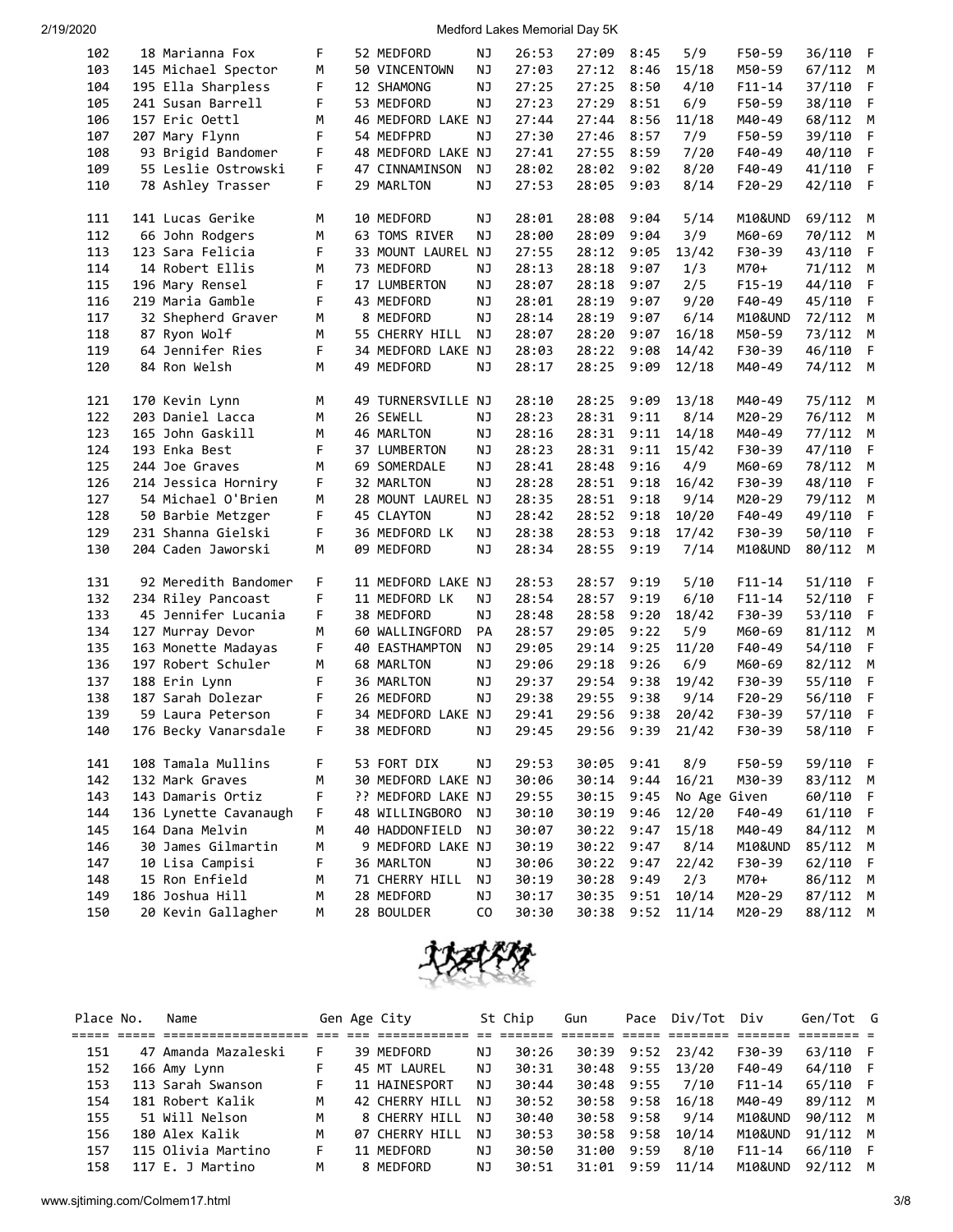| 159 | 116 Sara Martino          | F  | 40 MEDFORD         | ΝJ        | 30:52 | 31:03 10:00 |             | 14/20        | $F40-49$           | 67/110  | F |
|-----|---------------------------|----|--------------------|-----------|-------|-------------|-------------|--------------|--------------------|---------|---|
| 160 | 147 Olivia Spector        | F  | 17 VINCENTOWN      | ΝJ        | 30:57 | 31:06 10:01 |             | 3/5          | $F15 - 19$         | 68/110  | F |
|     |                           |    |                    |           |       |             |             |              |                    |         |   |
| 161 | 172 Jill Gounaris         | F. | 38 MEDFORD         | NJ        | 31:03 |             | 31:09 10:02 | 24/42        | F30-39             | 69/110  | F |
| 162 | 171 Brooke Gounaris       | F  | 09 MEDFORD         | <b>NJ</b> | 31:03 | 31:09 10:02 |             | 2/7          | <b>F10&amp;UND</b> | 70/110  | F |
| 163 | 73 Thomas Shover          | М  | 61 LUMBERTON       | ΝJ        | 31:04 | 31:16 10:04 |             | 7/9          | M60-69             | 93/112  | М |
| 164 | 105 Josh Kelly            | М  | 8 MEDFORD          | NJ        | 31:06 | 31:17 10:04 |             | 12/14        | M10&UND            | 94/112  | M |
| 165 | 208 John Holtz            | М  | 58 MEDFORD LK      | <b>NJ</b> | 31:08 | 31:20 10:05 |             | 17/18        | M50-59             | 95/112  | M |
| 166 | 68 Jillian Schneider      | F  | 35 MARLTON         | NJ        | 31:05 | 31:25 10:07 |             | 25/42        | F30-39             | 71/110  | F |
| 167 | 112 Chloe Swanson         | F. | 8 HAINESPORT       | ΝJ        | 31:22 | 31:26 10:07 |             | 3/7          | <b>F10&amp;UND</b> | 72/110  | F |
| 168 | 236 Michael Capodicasa    | M  | 39 MEDFORD         | NJ        | 31:11 | 31:29 10:08 |             | 17/21        | M30-39             | 96/112  | M |
| 169 | 235 Alexander Capodicas M |    | 05 MEDFORD         | ΝJ        | 31:12 | 31:31 10:09 |             | 13/14        | M10&UND            | 97/112  | M |
| 170 | 146 Lora Spector          | F  | 52 VINCENTOWN      | ΝJ        | 31:12 | 31:31 10:09 |             | 9/9          | F50-59             | 73/110  | F |
|     |                           |    |                    |           |       |             |             |              |                    |         |   |
| 171 | 2 Renee Andes             | F  | 41 MEDFORD         | ΝJ        | 31:29 | 31:45 10:13 |             | 15/20        | F40-49             | 74/110  | F |
| 172 | 211 Edward Martino        | М  | 41 MEDFORD         | NJ        | 31:36 | 31:47 10:14 |             | 17/18        | M40-49             | 98/112  | M |
| 173 | 243 Lauren Covaci         | F  | 35 GIBBSBORO       | ΝJ        | 31:35 | 31:52 10:16 |             | 26/42        | F30-39             | 75/110  | F |
| 174 | 89 Brooke Yarnal          | F. | 37 MEDFORD LAKE NJ |           | 31:54 | 32:04 10:19 |             | 27/42        | F30-39             | 76/110  | F |
| 175 | 205 Sarah Jaworski        | F  | 39 MEDFORD         | NJ        | 31:44 | 32:04 10:20 |             | 28/42        | F30-39             | 77/110  | F |
| 176 | 151 Carrie Morton         | F  | ?? MOUNT LAUREL NJ |           | 32:16 | 32:26 10:27 |             | No Age Given |                    | 78/110  | F |
| 177 | 98 Joelle Gavlick         | F  | 34 SWEDESBORO      | ΝJ        | 32:27 | 32:39 10:31 |             | 29/42        | F30-39             | 79/110  | F |
| 178 | 206 Jessica Wilmot        | F. | 15 MEDFORD LK      | ΝJ        | 32:48 | 32:53 10:35 |             | 4/5          | $F15 - 19$         | 80/110  | F |
| 179 | 91 Jayne Zubris           | F  | 30 MARLTON         | NJ        | 32:42 | 32:55 10:36 |             | 30/42        | F30-39             | 81/110  | F |
| 180 | 37 Sophia Kelly           | F  | 9 MEDFORD          | ΝJ        | 32:50 | 33:08 10:40 |             | 4/7          | <b>F10&amp;UND</b> | 82/110  | F |
|     |                           |    |                    |           |       |             |             |              |                    |         |   |
| 181 | 36 Thomas Kelly           | M  | 45 MEDFORD         | NJ        | 32:49 | 33:08 10:40 |             | 18/18        | M40-49             | 99/112  | М |
| 182 | 239 Avalon Graver         | F. | 09 MEDFORD         | NJ        | 33:00 | 33:17 10:43 |             | 5/7          | <b>F10&amp;UND</b> | 83/110  | F |
| 183 | 122 Chris Saunders        | М  | 26 TRENTON         | NJ        | 33:19 | 33:33 10:48 |             | 12/14        | M20-29             | 100/112 | M |
| 184 | 85 Alyssa Wilmot          | F. | 12 MEDFORD         | NJ        | 33:29 | 33:33 10:48 |             | 9/10         | $F11 - 14$         | 84/110  | F |
| 185 | 76 Joel Stark             | М  | ?? MARLTON         | NJ        | 33:20 | 33:34 10:49 |             | No Age Given |                    | 101/112 | M |
| 186 | 75 Laura Stark            | F  | 35 MARLTON         | ΝJ        | 33:21 | 33:34 10:49 |             | 31/42        | F30-39             | 85/110  | F |
| 187 | 120 Kent Walker           | M  | 56 FORT DIX        | NJ        | 33:27 | 33:39 10:50 |             | 18/18        | M50-59             | 102/112 | M |
| 188 | 119 Toni Walker           | F  | 47 FORT DIX        | ΝJ        | 33:28 | 33:39 10:50 |             | 16/20        | F40-49             | 86/110  | F |
| 189 | 31 Ryan Graver            | F  | 37 MEDFORD         | NJ        | 33:33 | 33:45 10:52 |             | 32/42        | F30-39             | 87/110  | F |
| 190 | 58 Lee Park               | M  | 33 PALMYRA         | NJ        | 33:33 | 33:53 10:55 |             | 18/21        | M30-39             | 103/112 | M |
|     |                           |    |                    |           |       |             |             |              |                    |         |   |
| 191 | 57 Alicia Park            | F  | 30 PALMYRA         | ΝJ        | 33:34 | 33:54 10:55 |             | 33/42        | F30-39             | 88/110  | F |
| 192 | 106 Bacilio Mendez        | М  | 64 PALMYRA         | NJ        | 34:12 | 34:16 11:02 |             | 8/9          | M60-69             | 104/112 | М |
| 193 | 223 Lauren Wilson         | F. | 28 MEDFORD LK      | NJ        | 34:03 | 34:19 11:03 |             | 10/14        | $F20-29$           | 89/110  | F |
| 194 | 237 Jennifer Motylinski F |    | 27 MEDFORD LK      | NJ        | 34:04 | 34:20 11:03 |             | 11/14        | $F20-29$           | 90/110  | F |
| 195 | 16 Matt Ercolani          | М  | 26 MEDFORD         | NJ        | 34:09 |             | 34:36 11:09 | 13/14        | M20-29             | 105/112 | M |
| 196 | 135 Jillian Lauk          | F  | 35 VOORHEES        | ΝJ        | 34:28 |             | 34:42 11:10 | 34/42        | F30-39             | 91/110  | F |
| 197 | 200 Kara Wahlgren         | F. | 37 MEDFORD LK      | ΝJ        | 34:29 | 34:47 11:12 |             | 35/42        | F30-39             | 92/110  | F |
| 198 | 137 Angela Hammond        | F  | 40 MEDFORD         | NJ        | 34:44 |             | 34:54 11:14 | 17/20        | F40-49             | 93/110  | F |
| 199 | 42 Tara Leap              | F  | 31 MEDFORD LAKE NJ |           | 34:36 |             | 34:54 11:14 | 36/42        | F30-39             | 94/110  | F |
| 200 | 39 Eleanor Koch           | F. | 13 MEDFORD LAKE NJ |           | 34:54 | 35:15 11:21 |             | 10/10        | $F11 - 14$         | 95/110  | F |
|     |                           |    |                    |           |       |             |             |              |                    |         |   |



| Place No. | Name                 |    | Gen Age City       |    | St Chip | Gun         | Pace        | Div/Tot | Div                | Gen/Tot G         |     |
|-----------|----------------------|----|--------------------|----|---------|-------------|-------------|---------|--------------------|-------------------|-----|
|           |                      |    |                    |    |         |             |             |         |                    |                   |     |
| 201       | 154 Jane Donohue     | F. | 42 WOODBURY        | ΝJ | 34:56   |             | 35:17 11:22 | 18/20   | $F40-49$           | 96/110 F          |     |
| 202       | 6 Albert Boyson      | M  | 31 MOUNT LAUREL NJ |    | 35:05   | 35:21 11:23 |             | 19/21   | M30-39             | 106/112 M         |     |
| 203       | 118 Stephanie Carr   | F. | 30 SWEDESBORO      | ΝJ | 35:06   | 35:22 11:23 |             | 37/42   | F30-39             | 97/110 F          |     |
| 204       | 228 Lorraine Laub    | F. | 08 MOORESTOWN      | ΝJ | 35:10   | 35:24 11:24 |             | 6/7     | <b>F10&amp;UND</b> | 98/110 F          |     |
| 205       | 229 Gwendalynn Laub  | F. | 10 MOORESTOWN      | NJ | 35:10   | 35:24 11:24 |             | 7/7     | <b>F10&amp;UND</b> | 99/110 F          |     |
| 206       | 226 Courtney Laub    | F. | 38 MOORESTOWN      | ΝJ | 35:10   | 35:24 11:24 |             | 38/42   | F30-39             | 100/110 F         |     |
| 207       | 177 Tom Stoll        | м  | 74 MARLTON         | ΝJ | 35:34   | 35:34 11:27 |             | 3/3     | M70+               | 107/112 M         |     |
| 208       | 79 Kristin Tyler     | F  | 38 MEDFORD LAKE    | NJ | 35:50   | 36:07 11:38 |             | 39/42   | F30-39             | 101/110 F         |     |
| 209       | 70 Jennifer Seitz    | F. | 37 MEDFORD         | ΝJ | 36:18   | 36:40 11:49 |             | 40/42   | F30-39             | 102/110 F         |     |
| 210       | 80 Rebecca Varner    | F. | 37 MEDFORD         | NJ | 36:18   | 36:40 11:49 |             | 41/42   | F30-39             | 103/110 F         |     |
| 211       | 148 Daniella Spector | F. | 18 VINCENTOWN      | ΝJ | 37:55   | 38:15 12:19 |             | 5/5     | $F15-19$           | 104/110 F         |     |
| 212       | 227 Don Phillips     | M  | 69 UNKNOWN         | ΝJ | 38:00   | 38:16 12:19 |             | 9/9     | M60-69             | 108/112 M         |     |
| 213       | 56 Sara Ostrowski    | F. | 21 CINNAMINSON     | ΝJ | 38:17   | 38:17 12:20 |             | 12/14   | $F20-29$           | 105/110           | - F |
| 214       | 24 Sam Gallagher     | м  | 9 MEDFORD          | NJ | 41:10   | 41:10 13:15 |             | 14/14   |                    | M10&UND 109/112 M |     |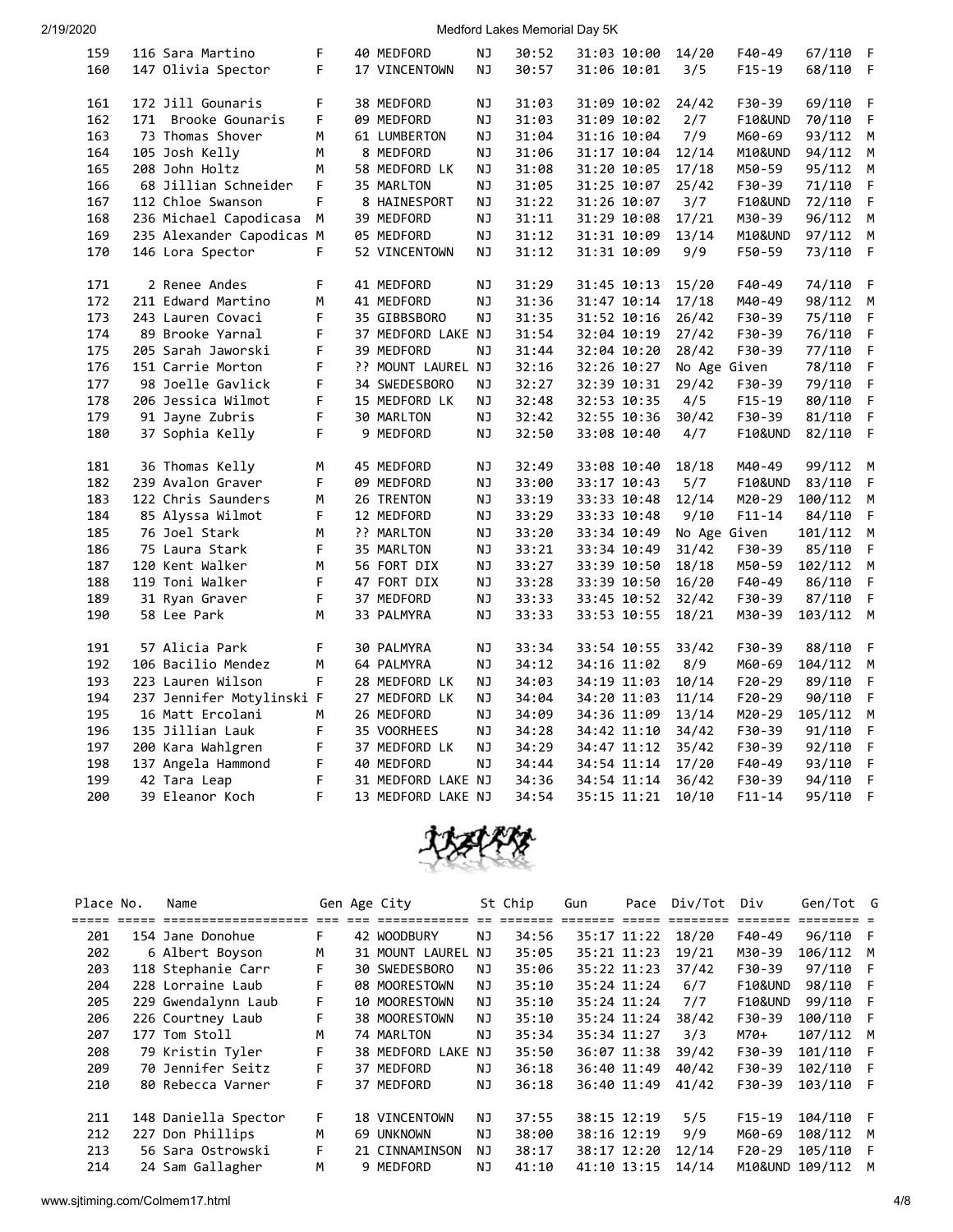| 215 | 21 Danielle Gallagher | F |
|-----|-----------------------|---|
| 216 | 104 Lisa Kelly        |   |
| 217 | 12 Anna Constancia    | F |
| 218 | 96 Amber Duty         | F |
| 219 | 121 Megan Saunders    | F |
| 220 | 152 Jeff Ercolani     | ۸ |
| 221 | 3 Vince Beachley      | ۸ |
| 222 | 110 Jose Rios         | ۸ |
|     |                       |   |

| 215<br>216<br>217<br>218<br>219<br>220<br>221 | 21 Danielle Gallagher<br>104 Lisa Kelly<br>12 Anna Constancia<br>96 Amber Duty<br>121 Megan Saunders<br>152 Jeff Ercolani<br>3 Vince Beachley | F<br>F.<br>F.<br>F<br>м<br>м | 41 MEDFORD<br>44 MEDFORD<br>26 BOULDER<br>36 OAKLYN<br>27 TRENTON<br>22 MEDFORD<br>36 MEDFORD LAKE NJ | ΝJ<br>ΝJ<br>CO.<br>ΝJ<br>ΝJ<br>ΝJ | 41:01<br>40:59<br>41:41<br>41:47<br>42:26<br>45:13<br>52:13 | 41:18 13:18<br>41:18 13:18<br>41:49 13:28<br>41:59 13:31<br>42:40 13:44<br>45:41 14:43<br>52:13 16:49 | 19/20<br>20/20<br>13/14<br>42/42<br>14/14<br>14/14<br>20/21 | F40-49<br>F40-49<br>$F20-29$<br>F30-39<br>$F20-29$<br>M20-29<br>M30-39 | 106/110<br>107/110<br>108/110<br>109/110<br>110/110<br>110/112 M<br>111/112 M | F<br>F<br>F<br>F |
|-----------------------------------------------|-----------------------------------------------------------------------------------------------------------------------------------------------|------------------------------|-------------------------------------------------------------------------------------------------------|-----------------------------------|-------------------------------------------------------------|-------------------------------------------------------------------------------------------------------|-------------------------------------------------------------|------------------------------------------------------------------------|-------------------------------------------------------------------------------|------------------|
| 222                                           | 110 Jose Rios                                                                                                                                 | м                            | 31 PALMYRA                                                                                            | NJ                                | 52:14                                                       | 52:14 16:49                                                                                           | 21/21                                                       | M30-39                                                                 | 112/112 M                                                                     |                  |



Award Listings

## TOP MILITARY FINISHERS

----------------------------------------------------------------------------

|    | 18:44 | 213 Stephen Gvard | M 31 |
|----|-------|-------------------|------|
|    | 22:32 | 130 Shawn Worthen | M 37 |
| 3  | 24:43 | 67 Scott Schaefer | M 35 |
| 4  | 26:37 | 11 Kate Cockburn  | F 31 |
| 5. | 26:52 | 41 John Laks      | M 61 |
| 6  | 27:44 | 157 Eric Oettl    | M 46 |
|    |       |                   |      |



MEDFORD LAKES COLONY MEMORIAL DAY 5K OVERALL WINNERS TOP MALE AND FEMALE SCORE

## TOP MALE FINISHERS

|    | Place O'All No. | Name                | Ag City        |    | St Time |
|----|-----------------|---------------------|----------------|----|---------|
|    |                 |                     |                |    |         |
| 1  | 1               | 62 Jason Richwall   | 19 MEDFORD     | ΝJ | 16:49   |
| 2  | 2               | 174 Dominic Lizzio  | 36 BERLIN      | ΝJ | 17:25   |
| 3  | 3               | 131 Tj Worthen      | 17 LUMBERTON   | ΝJ | 17:28   |
| 4  | 4               | 7 Robert Buzby      | 24 MEDFORD     | ΝJ | 18:32   |
| 5  | 5               | 213 Stephen Gvard   | 31 HADDONFIELD | ΝJ | 18:44   |
| 6  | 6               | 168 Skip Horton     | 38 GLOUCESTER  | ΝJ | 18:54   |
| 7  | 7               | 167 Daniel Fraley   | 19 MT LAUREL   | ΝJ | 18:58   |
| 8  | 9               | 222 Naseem Siddiqui | 45 UNKNOWN     | ΝJ | 19:18   |
| 9  | 10              | 161 Geoff Rathman   | 47 MARLTON     | ΝJ | 19:20   |
| 10 | 11              | 191 Chris Norman    | 52 SHAMONG     | ΝJ | 19:38   |

## TOP FEMALE FINISHERS

|    | Place O'All No. | Name                  | Ag City       |    | St Time |
|----|-----------------|-----------------------|---------------|----|---------|
|    |                 |                       |               |    |         |
| 1  | 8               | 182 Erin Janssen      | 34 MEDFORD LK | ΝJ | 19:05   |
| 2  | 23              | 238 Antonia McBride   | 40 MEDFORD    | ΝJ | 21:08   |
| 3  | 25              | 210 Katie Myszka      | 32 MARLTON    | ΝJ | 21:21   |
| 4  | 28              | 5 Savannah Borden     | 20 VINCENTOWN | ΝJ | 21:33   |
| 5  | 34              | 225 Alicia Jenkins    | 33 MEDFORD LK | ΝJ | 22:42   |
| 6  | 35              | 224 Christine Bortner | 49 MEDFORD LK | ΝJ | 22:43   |
| 7  | 37              | 179 Megan MacDonald   | 26 BRIDGETON  | ΝJ | 22:57   |
| 8  | 39              | 23 Rachel Gallagher   | 10 MEDFORD    | ΝJ | 23:26   |
| 9  | 43              | 103 Jeanelle Jamison  | 38 MEDFORD    | ΝJ | 23:38   |
| 10 | 45              | 221 Carey Parker      | 17 WESTMONT   | ΝJ | 23:59   |

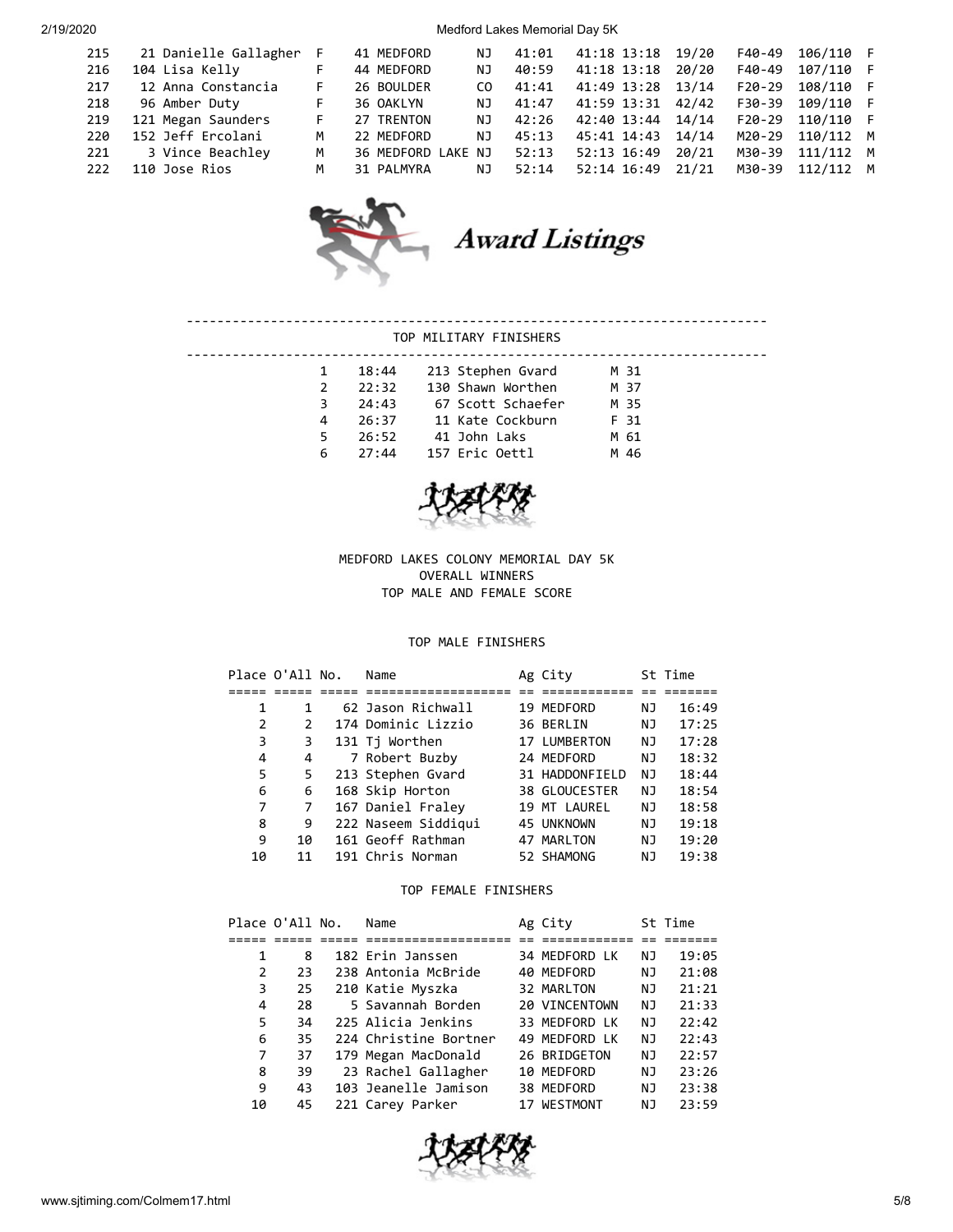MALE AGE GROUP: 1 - 10 (3 WINNERS)

|                | Place O'All No. | Name                                                         | Age City                       |           | St Time                          |
|----------------|-----------------|--------------------------------------------------------------|--------------------------------|-----------|----------------------------------|
| 1              | 30              | 134 Brody Dillich                                            | 10 MEDFORD                     | ΝJ        | 22:23                            |
| 2              | 41              | 22 Nate Gallagher 9 MEDFORD                                  |                                | NJ        | 23:28                            |
| 3              | 67              | 34 Cole Johnson                                              | 9 MEDFORD LAKE NJ              |           | 24:56                            |
| 4              | 81              | 173 Jack Gounaris                                            | 10 MEDFORD                     | <b>NJ</b> | 25:50                            |
| 5              | 111             | 141 Lucas Gerike                                             | 10 MEDFORD                     | NJ        | 28:08                            |
|                |                 | FEMALE AGE GROUP: 1 - 10 (3 WINNERS)                         |                                |           |                                  |
|                |                 |                                                              |                                |           |                                  |
|                | Place O'All No. | Name                                                         | Age City                       |           | St Time                          |
| 1              | 39              | 23 Rachel Gallagher                                          | 10 MEDFORD                     | NJ        | 23:26                            |
| 2              | 162             | 171 Brooke Gounaris                                          | 09 MEDFORD                     | NJ        | 31:09                            |
| 3              | 167             | 112 Chloe Swanson                                            | 8 HAINESPORT                   | <b>NJ</b> | 31:26                            |
| 4              |                 | 180 37 Sophia Kelly                                          | 9 MEDFORD                      | NJ 1      | 33:08                            |
| 5              | 182             | 239 Avalon Graver                                            | 09 MEDFORD                     | NJ        | 33:17                            |
|                |                 | MALE AGE GROUP: 11 - 14 (3 WINNERS)                          |                                |           |                                  |
|                | Place O'All No. | Name                                                         | Age City                       |           | St Time                          |
| 1              | 12              | 17 Matthew Felicia                                           | 14 MEDFORD                     | NJ        | 19:48                            |
| $\overline{2}$ | 24              | 102 David Hoftiezer                                          | 14 MEDFORD                     | NJ        | 21:10                            |
| 3              | 31              | 114 James Taylor                                             | 11 MEDFORD                     | NJ        | 22:25                            |
| 4              | 46              | 52 Charlie Nemeth                                            | 14 CHERRY HILL                 | NJ        | 24:00                            |
| 5              | 61              | 233 Maverick Parker                                          | 11 MEDFORD LK                  | NJ 1      | 24:39                            |
|                |                 | FEMALE AGE GROUP: 11 - 14 (3 WINNERS)                        |                                |           |                                  |
|                | Place O'All No. | Name                                                         | Age City                       |           | St Time                          |
|                |                 |                                                              |                                |           |                                  |
| 1              | 49              | 38 Claudia Koch                                              | 11 MEDFORD LAKE NJ             |           | 24:08                            |
| $\overline{2}$ | 70              | 232 Katherine Schaefer 12 MEDFORD LK                         |                                | <b>NJ</b> | 25:15                            |
| 3              | 94              |                                                              |                                |           | 26:45                            |
| 4              | 104             | 139 Hannah Doyle 13 MEDFORD<br>195 Ella Sharpless 12 SHAMONG |                                | NJ<br>NJ  | 27:25                            |
| 5              | 131             | 92 Meredith Bandomer 11 MEDFORD LAKE NJ                      |                                |           | 28:57                            |
|                |                 |                                                              |                                |           |                                  |
|                |                 | MALE AGE GROUP: 15 - 19 (3 WINNERS)                          |                                |           |                                  |
|                | Place O'All No. | Name                                                         | Age City 5t Time               |           |                                  |
|                |                 |                                                              |                                |           |                                  |
| 1              | 3               | 131 Tj Worthen                                               | 17 LUMBERTON                   | NJ        | 17:28                            |
| $\overline{2}$ | $7\overline{ }$ | 167 Daniel Fraley                                            | 19 MT LAUREL                   | ΝJ        |                                  |
| 3              | 15              | 169 Shawn Lynn                                               | 16 SEWELL                      | NJ        |                                  |
| 4              | 16              | 100 Miguel Gisone                                            | 16 PALMYRA                     | NJ        |                                  |
| 5              | 20              | 63 Adam Richwall                                             | 16 MEDFORD                     | NJ        | 18:58<br>20:30<br>20:31<br>20:47 |
|                |                 | FEMALE AGE GROUP: 15 - 19 (3 WINNERS)                        |                                |           |                                  |
|                | Place O'All No. | Name                                                         | Age City                       |           | St Time                          |
| 1              | 45              |                                                              | 17 WESTMONT                    | ΝJ        |                                  |
|                |                 | 221 Carey Parker                                             |                                |           |                                  |
| $\overline{2}$ | 115             | 196 Mary Rensel                                              | 17 LUMBERTON                   | <b>NJ</b> |                                  |
| 3<br>4         | 160             | 147 Olivia Spector<br>206 Jessica Wilmot                     | 17 VINCENTOWN                  | NJ 1      | 23:59<br>28:18<br>31:06          |
| 5              | 178<br>211      | 148 Daniella Spector                                         | 15 MEDFORD LK<br>18 VINCENTOWN | NJ<br>ΝJ  | 32:53<br>38:15                   |

| Place O'All No. |    | Name                | Age City           |     | St Time |
|-----------------|----|---------------------|--------------------|-----|---------|
|                 |    |                     |                    |     |         |
|                 |    | 4 7 Robert Buzby    | 24 MEDFORD         | NJ. | 18:32   |
|                 |    | 17 240 Kevin Kinney | 20 MEDFORD         | NJ. | 20:34   |
| २               | 27 | 242 Jwon Medina     | 26 CHERRY HILL NJ  |     | 21:28   |
| 4               | 29 | 192 Jeff Graves     | 24 MEDFORD LAKE NJ |     | 22:15   |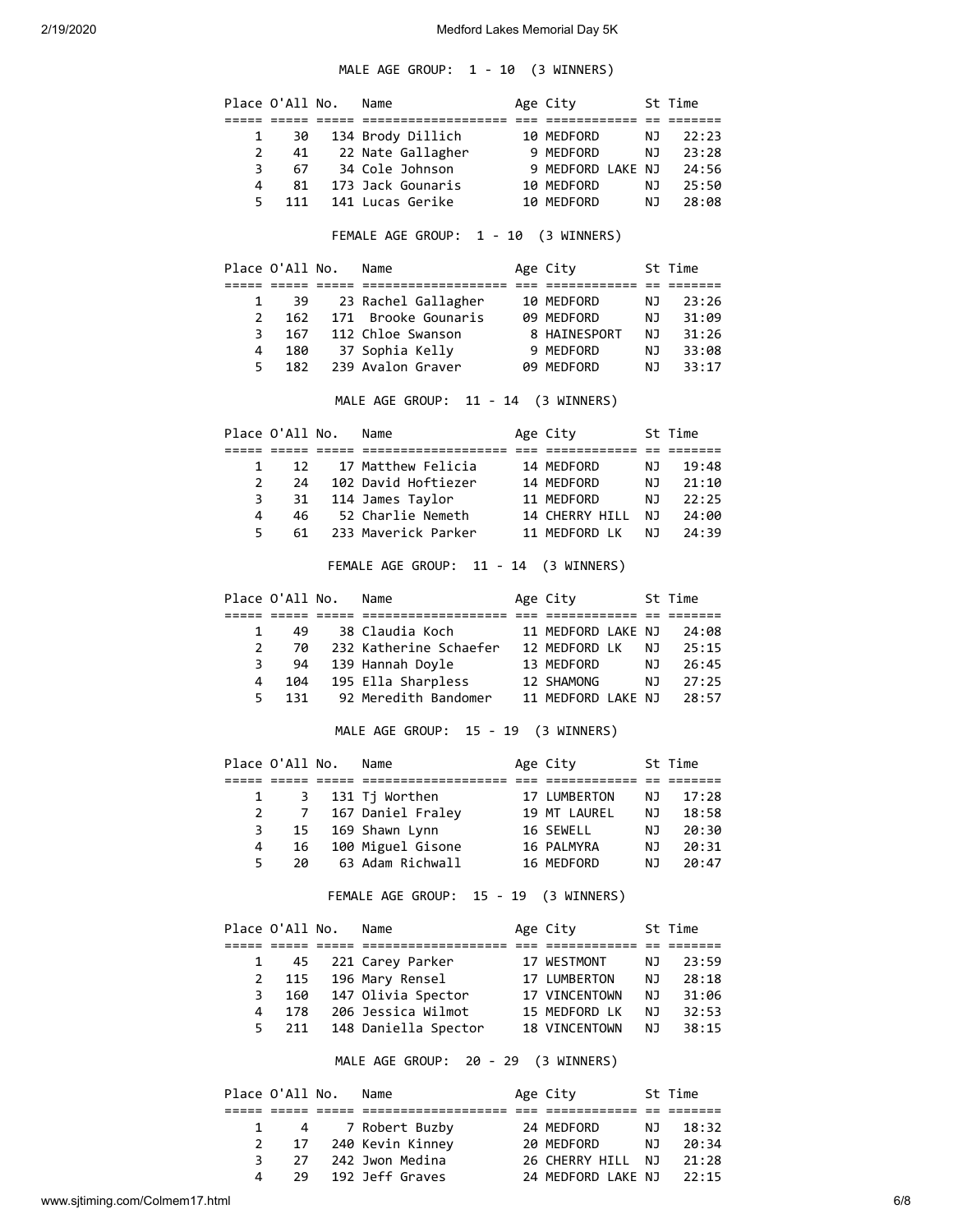| 2/19/2020 | Medford Lakes Memorial Day 5K       |                 |  |                                                |  |                             |    |                               |  |
|-----------|-------------------------------------|-----------------|--|------------------------------------------------|--|-----------------------------|----|-------------------------------|--|
|           | 5                                   | 36              |  | 124 Dan Urbano                                 |  | 28 MARLTON                  | ΝJ | 22:52                         |  |
|           |                                     |                 |  | FEMALE AGE GROUP: 20 - 29 (3 WINNERS)          |  |                             |    |                               |  |
|           |                                     | Place O'All No. |  | Name                                           |  | Age City<br>St Time         |    |                               |  |
|           | 1                                   | 28              |  | 5 Savannah Borden                              |  | 20 VINCENTOWN               | ΝJ | 21:33                         |  |
|           | 2                                   | 37              |  | 179 Megan MacDonald                            |  | 26 BRIDGETON                | ΝJ | 22:57                         |  |
|           | 3                                   | 50              |  | 9 Kim Campbell                                 |  | 28 COLLINGSWOOD NJ          |    | 24:13                         |  |
|           | 4                                   | 56              |  | 129 Jenna Allonardo                            |  | 28 SWEDESBORO               | NJ | 24:23                         |  |
|           | 5                                   | 59              |  | 95 Megan Bandomer                              |  | 20 MEDFORD LAKE NJ          |    | 24:27                         |  |
|           | MALE AGE GROUP: 30 - 39 (3 WINNERS) |                 |  |                                                |  |                             |    |                               |  |
|           |                                     | Place O'All No. |  | Name                                           |  | Age City                    |    | St Time                       |  |
|           | 1                                   | 2               |  | 174 Dominic Lizzio                             |  | 36 BERLIN                   | ΝJ | 17:25                         |  |
|           | $\overline{2}$                      | 5               |  | 213 Stephen Gvard                              |  | 31 HADDONFIELD NJ           |    | 18:44                         |  |
|           | 3                                   | 6               |  | 168 Skip Horton                                |  | 38 GLOUCESTER               | NJ | 18:54                         |  |
|           | 4                                   | 14              |  | 81 Graham Vidal                                |  | 36 MOORESTOWN               | NJ | 20:22                         |  |
|           | 5                                   | 22              |  | 212 Joshua Hoftiezer                           |  | 32 MEDFORD                  | ΝJ | 21:02                         |  |
|           |                                     |                 |  | FEMALE AGE GROUP: 30 - 39 (3 WINNERS)          |  |                             |    |                               |  |
|           |                                     | Place O'All No. |  | Name                                           |  | Age City                    |    | St Time                       |  |
|           | 1                                   | 25              |  | 210 Katie Myszka                               |  | 32 MARLTON                  | ΝJ | 21:21                         |  |
|           | $\overline{2}$                      | 34              |  | 225 Alicia Jenkins                             |  | 33 MEDFORD LK               | ΝJ | 22:42                         |  |
|           | 3                                   | 43              |  | 103 Jeanelle Jamison                           |  | 38 MEDFORD                  | NJ | 23:38                         |  |
|           | 4                                   | 51              |  | 27 Fran Gaysek                                 |  | 38 MEDFORD LAKE NJ          |    | 24:19                         |  |
|           | 5                                   | 57              |  | 83 Kristin Viola                               |  | 35 NEW YORK                 | NY | 24:25                         |  |
|           |                                     |                 |  | MALE AGE GROUP: 40 - 49 (3 WINNERS)            |  |                             |    |                               |  |
|           |                                     | Place O'All No. |  | Name                                           |  | Age City                    |    | St Time                       |  |
|           |                                     |                 |  |                                                |  |                             |    |                               |  |
|           |                                     |                 |  |                                                |  |                             |    |                               |  |
|           | 1                                   | 9               |  | 222 Naseem Siddiqui                            |  | 45 UNKNOWN                  | ΝJ | 19:18                         |  |
|           | 2                                   | 10              |  | 161 Geoff Rathman                              |  | 47 MARLTON                  | NJ | 19:20                         |  |
|           | 3                                   | 13              |  | 28 Marcus Gaysek                               |  | 42 MEDFORD LAKE NJ          |    | 20:15                         |  |
|           | 4                                   | 18              |  | 140 Benjamin David                             |  | 40 MOUNT LAUREL NJ          |    | 20:36                         |  |
|           | 5                                   | 19              |  | 111 John Swanson                               |  | 41 HATNESPORT NJ            |    | 20:39                         |  |
|           |                                     |                 |  | FEMALE AGE GROUP: 40 - 49 (3 WINNERS)          |  |                             |    |                               |  |
|           |                                     | Place O'All No. |  | Name                                           |  | Age City                    |    | St Time                       |  |
|           | 1                                   | 23              |  | 238 Antonia McBride                            |  |                             | ΝJ |                               |  |
|           | $\overline{2}$                      | 35              |  | 224 Christine Bortner                          |  | 40 MEDFORD<br>49 MEDFORD LK | NJ | 21:08<br>22:43                |  |
|           | 3                                   | 66              |  | 77 Kelly Stephen                               |  | 41 MEDFORD LAKE NJ          |    | 24:55                         |  |
|           | 4                                   | 73              |  | 44 Geanea Leighland                            |  | 44 MEDFORD                  | NJ | 25:18                         |  |
|           | 5                                   | 75              |  | 202 Beth Cone                                  |  | 49 MEDFORD LK               | ΝJ | 25:30                         |  |
|           |                                     |                 |  | MALE AGE GROUP: 50 - 59 (3 WINNERS)            |  |                             |    |                               |  |
|           |                                     | Place O'All No. |  | Name                                           |  | Age City                    |    | St Time<br>======= == ======= |  |
|           | 1                                   | 11              |  | ===== ===== ===== ========<br>191 Chris Norman |  | 52 SHAMONG                  | ΝJ | 19:38                         |  |
|           | $\overline{2}$                      | 33              |  | 99 Fernando Gisone                             |  | 55 PALMYRA                  | ΝJ | 22:33                         |  |
|           | 3                                   | 42              |  | 178 Ron Ornowski                               |  | 55 MARLTON                  | NJ | 23:36                         |  |
|           | 4                                   |                 |  | 47 90 Brian Zobel                              |  | 59 HADDONFIELD NJ           |    | 24:01                         |  |
|           | 5                                   | 48              |  | 175 John Heisler                               |  | 54 MAPLE SHADE              | NJ | 24:08                         |  |
|           |                                     |                 |  | FEMALE AGE GROUP: 50 - 59 (3 WINNERS)          |  |                             |    |                               |  |
|           |                                     | Place O'All No. |  | Name                                           |  | Age City                    |    | St Time                       |  |
|           | 1                                   | 54              |  |                                                |  | 53 TOMS RIVER               | ΝJ | 24:22                         |  |
|           | $\overline{2}$                      | 64              |  | 65 Carolyn Rodgers<br>199 Kathleen Medley      |  | 52 FRNKLINVILLE NJ          |    | 24:44                         |  |